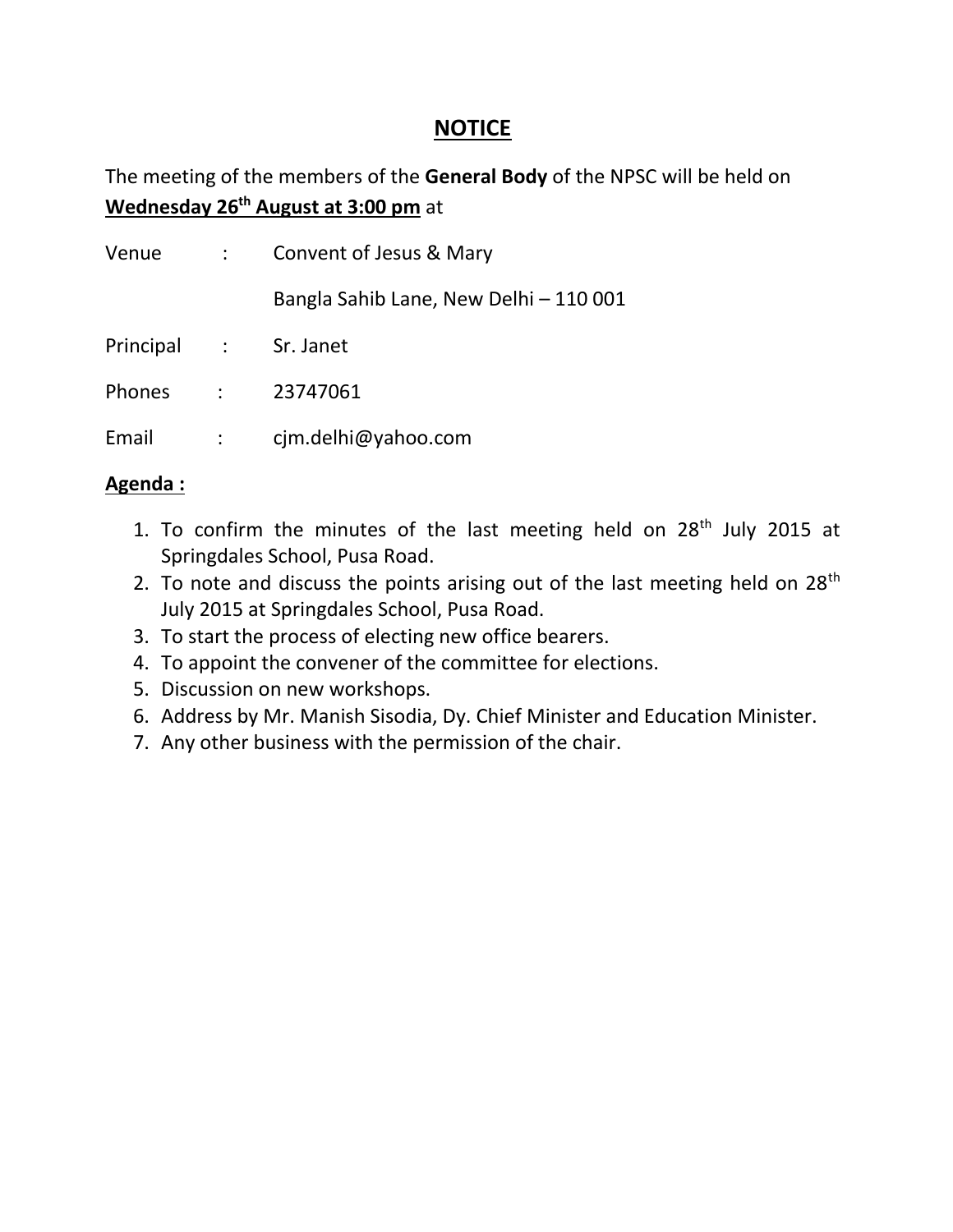# **MINUTES OF THE GENERAL BODY MEETING HELD ON 28th JULY, 2015, 2014 AT SPRINGDALES SCHOOL, PUSA ROAD.**

### **Members Present : -**

- **1. Mrs. AmeetaMullaWattal, Chairperson,** Principal, Springdales School, Upper Ridge Road Junction, Pusa Road, New Delhi.
- **2. Mrs. ChitraNakra, Vice Chairperson**, Principal, Veda Vyasa DAV Public School, D Block, VikasPuri, New Delhi
- **3. Ms. Rekha Sharma, Secretary,** Principal, BalBharati Public School, Sector 14, Rohini, Delhi.
- **4. Mrs. Deepika T. Singh, Treasurer, Principal,** The Air Force School, DhaulaKuan.
- **5. Dr. D. K. Pandey, Member,** N.C. Jindal Public School, PunjabiBagh, New Delhi.
- 6. M**r. L. V. Sehgal, Member,** Principal, BalBharati Public School, Ganga Ram Hospital Marg, New Delhi.
- **7. Mrs. AbhaSehgal, Member,** Principal, Sanskriti School, Chanakyapuri.
- **8. Mrs. Neeta Rastogi, Member,** Principal, Sadhu Vaswani International School for Girls, Shanti Niketan, New Delhi
- **9. Mrs. Rita Sen, Member**, Principal, Delhi Public School, Sector 24, Rohini, Delhi.
- 10. **Mrs. MohiniBindra**, Member, Principal, Ramjas School, Pusa Road, Delhi
- 11. **Mr. A. K. Pandey**, Principal, Member, Ahlcon International School, Mayur Vihar
- **12. Mr. T. R. Gupta, Life Member**
- **13. Mr. M. L. Babbar, Life Member**
- **14. Mr. Suraj Prakash, Life Member**
- **15. Mr. S. L. Jain, Honorary Member**
- **16. Mrs. LataVaidyanathan, Special Invitee**
- **17. Ms. Sunita Gupta**, Member, Principal, Air Force BalBharati Public School, Lodhi Road, New Delhi
- 18. **Ms. ShipraSarcar**, Member, Principal, Air Force Golden Jubilee Institute, SubrotoPark, New Delhi
- 19. **Ms. Divya Bhatia**, Member, Principal, Amity International School, Saket
- 20. **Mr. D. K. Bedi**, Member, Principal, Apeejay International, Road No. 42, SainikVihar, Pitampura, Delhi – 110 034
- 21 **Mrs. Sonia Luthra**, Member, ASN Senior Secondary School, MayurVihar, Phase –I, Delhi –  $110092$
- 22. **Dr. (Mrs.) AnjuTandon**, Member, Principal, BharatiyaVidyaBhavan's Mehta Vidyalaya, Kasturba Gandhi Marg, New Delhi – 110 001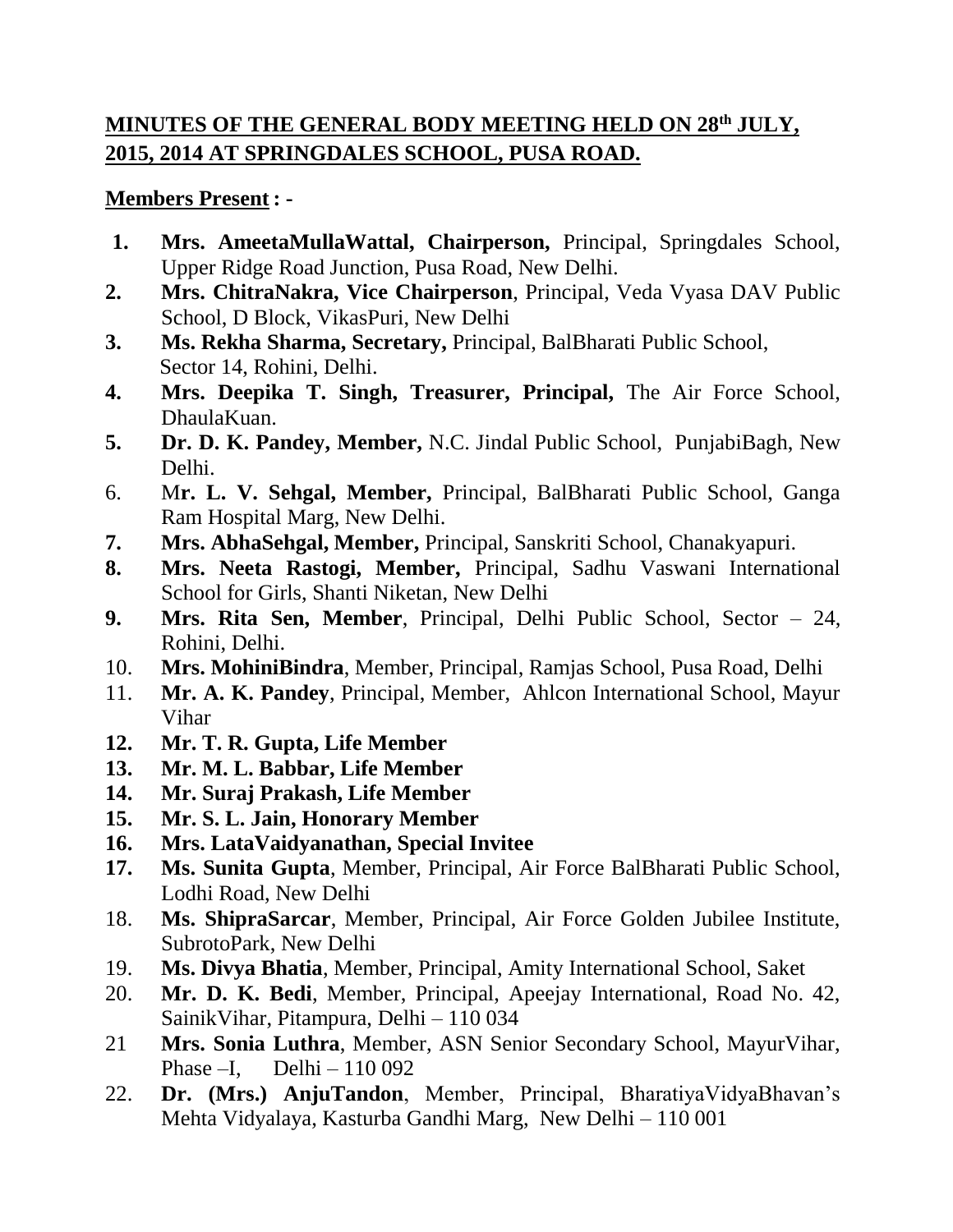- 23. **Mrs. MinakshiKushwaha**, Member, Principal, Birla VidyaNiketan, Pushp Vihar, Sector – IV, New Delhi –
- 24. **Ms. Suman Kumar**, Member, Principal, Blubells School International, Opposite L.S.R. College, Kailash Colony, New Delhi – 110 048
- 25. **Mr. AshutoshBatta**, Member, Principal, Bloom Public School, C-8, Vasant Kunj, New Delhi.
- 26. **Mrs. Asha Prabhkar**, Member, Principal, Bal Bharati Public School, Sector 21, Noida
- 27. **Sr. Joviana**, Member, Principal, Carmel Convent School, Malcha Marg, Chanakypuri, New Delhi.
- 28. **Sr. Janet**, Member, Principal, Convent of Jesus and Mary, Bangla Sahib Lane, New Delhi.
- 29. **Mr. Sunil Maini**, Member, Principal, Crescent Public School, SaraswatiVihar, Pitampura, Delhi
- 30. **Mr. Manohar Lal**, Member, Principal, Delhi Public School, Mathura Road, New Delhi
- 31. **Mrs. Jyoti Gupta**, Member, Principal, Delhi Public School, Site No. 3, Meerut Road, Ghaziabad
- 32. **Dr. Ruchi Seth**, Member, Principal, Delhi Public School, SushantLok, Gurgaon
- 33. **Mrs. Anita Wadhera,**DarbariLal DAV Model School, ND Block, Pitampura, Delhi
- 34. **Mrs. Rashmi Raj Biswal**, Member, Principal, DAV Public School, Outer Ring Road, Pushpanjali,Pitampura.
- 35. **Ms. RenuLaroiya**, Member, Principal, DAV Public School, DayanandVihar,New Delhi
- 36. **Ms. Aditi Misra**, Member, Principal, Delhi Public School, Gurgaon
- 37. **Mr. DharmendraGoyal**, Member, Principal, Delhi Public School Vasundhra, Ghaziabad
- 38. **Dr. (Ms.) M. Barsaley**, Member, Principal, Greenfields Public School, DilshadGarden
- 39. **Ms. D. K. Dhingra**, Member, Principal, GuruHarkrishan Public School 1,PuranaQilla Road, New Delhi.
- 40. **Mrs. Nishi MisraManglik,** Member, Principal, Gyan Bharti School, Saket
- 41. **Mrs. SumatiAnand**, Member, Principal, GyanMandir Public School, E-Block,NarainaVihar.
- 42. **Ms. Jaspritma Kaur**, Vice Principal, Member, Guru TeghBahaduri 3rd Centenary Public School, C Block, Mansarovar Garden, New Delhi.
- 43. **Sr. Celine Alexander**, Member, Holy Child Auxuillium School, Poorvi Marg, VasantVihar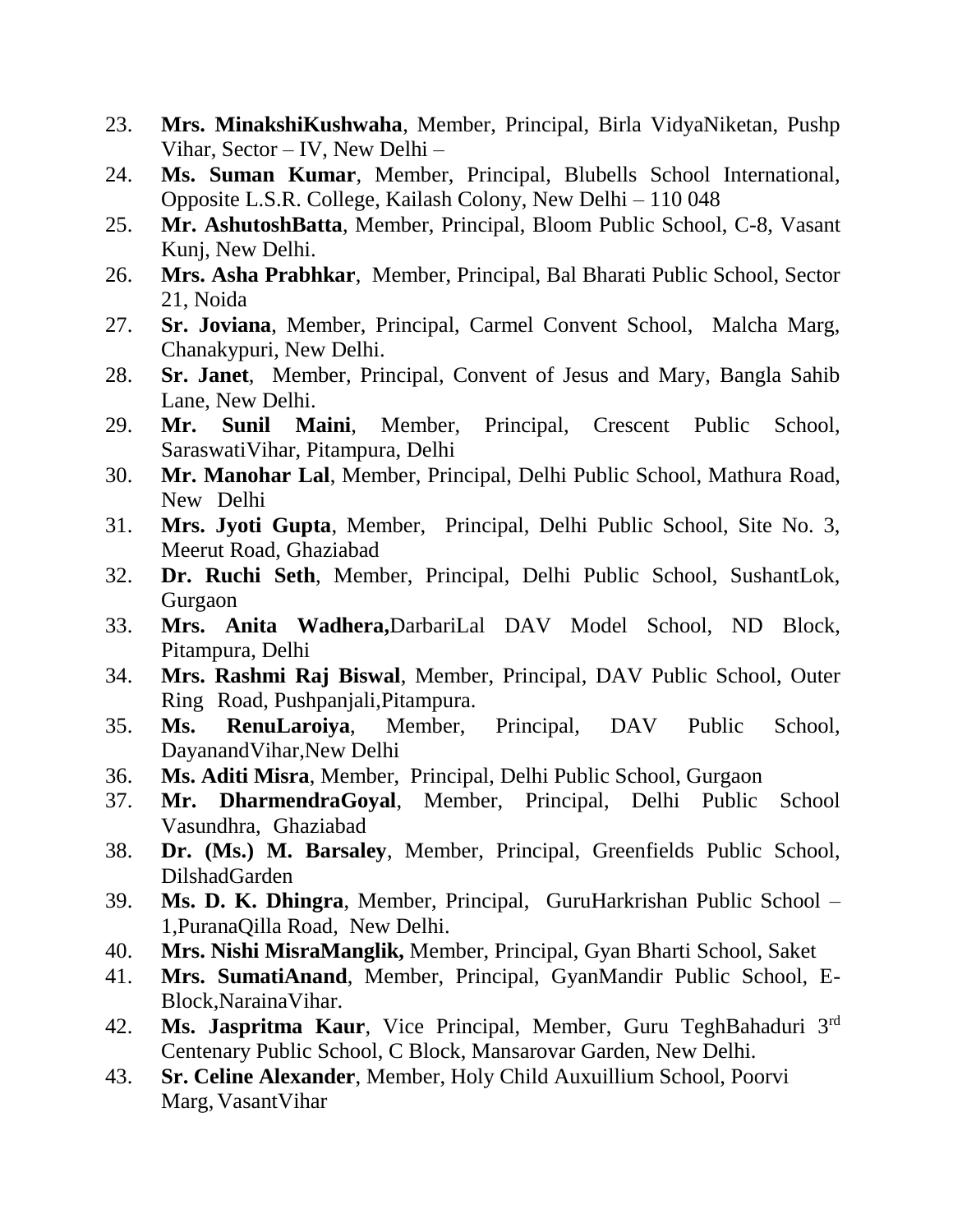- 44. **Mrs. Tania Joshi**, Member, Principal, The Indian School, Josip Broz, Tito Marg, Moolchand Fly over, New delhi
- 45. **Mrs. Sudha Acharya**, Member, Principal, ITL Public School, Sector 9, Dwarka, New Delhi
- 46. **Mr. George Mathew**, Principal, Jaspal Kaur Public School, Shalimar Bagh, New Delhi
- **47. Mrs**. **SnehVerma**, Member, Principal, KulachiHansraj Model School, Ashok Vihar, Delhi
- 48. **Mrs. Sangeeta Bhatia**, Principal, KIIT World School, Pitampura, Delhi
- **49. Mrs. Usha Ram**, Principal, Laxman Public School, HauzKhas Enclave, New Delhi
- 50. **Dr. (Mrs.) Bhawna**, Member, Principal, Lovely Public School, PriyadarshiniVihar, Delhi.
- 51 **Mrs. PratibhaKohli**, Member, Principal, Maharaja Agrasen Model School, CD Block, Pitampura, New Delhi
- 52. **Mr. B. C. Pandey**, Principal, Mahavir Sr. Model School, Sangam Park Extn., New Delhi
- 53. **Mrs. Mamta V. Bhatnagar**, Principal, ManavSthali School, New Rajinder Nagar, New Delhi
- 54. **Col. Ashok Kaul**, Principal, Mata Jai Kaur Public School, Ashok Vihar, Delhi
- 55. **Mrs. SadhanaBhalla,** Member, Principal, Mira Mode School, Janakpuri
- 56. **Mrs. MeenakshiSahni**, Member, Principal, Modern School, Poorvi Marg, VasantVihar, New Delhi.
- 57. **Bro. Savi V. J.** Member, Principal, Mount Sr. Mary's School, 75, Parade Road, Delhi
- 58. **Ms. AlkaKapur**, Modern Public School, Shalimar Bagh, Delhi
- 59. **Mr. Prashant Parashar**, Principal, NK Bagrodia School, Rohini
- 60. **Mrs. Vandana Chawla**, Member, Principal, New Era Public School, Mayapuri
- 61. **Mrs.Rachna Pant**, Member, Principal, Ramjas School, RK Puram, New Delhi
- 62. **Mrs. Sarika Arora**, Member, Principal, Ramjas Public School, AnandParvat
- 63. **Ms. Anuradha Joshi**, Principal, Sardar Patel Vidyalaya, Lodhi Estate, New Delhi
- 64. **Mrs.Jyoti Bose**, Member, Principal, Springdales School, Benito Jaurez Marg, DhaulaKuan, New Delhi.
- 65. **Br. M. R. Beddoe**, Member, Principal, St. Columba's School, Ashok Place, New Delhi
- 66. **Fr. Anil George**, Member, Principal, St.Francis De Sales School, Janakpuri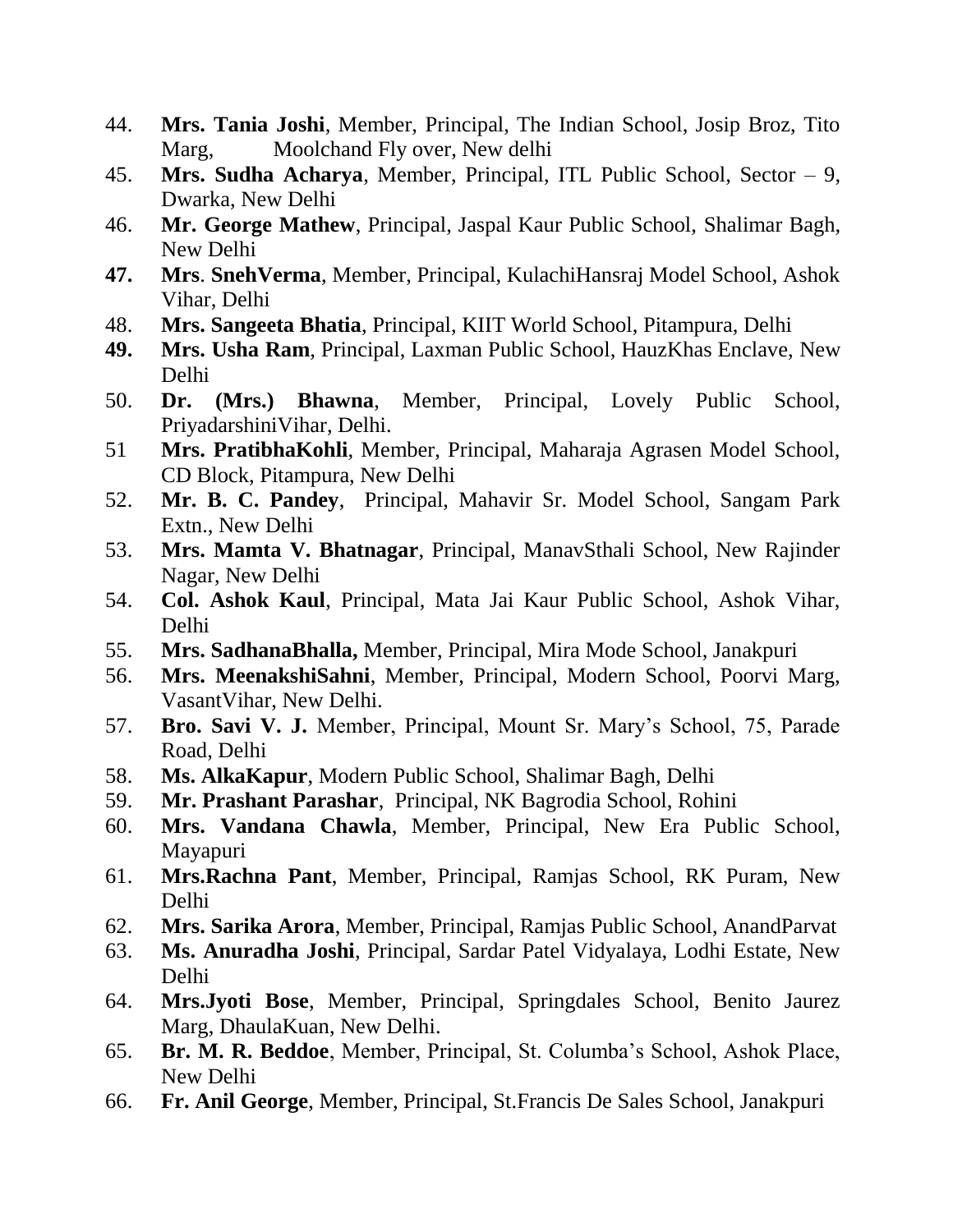- 67. **Dr. Annie Koshi**, Member, Principal, St. Mary's School, Madam Sara Mathew Lane, Safdarjung Enclave, New Delhi
- 68. **Ms. InduKhetarpal**, Member, Principal, Salwan Public School, Rajinder Nagar
- 69. **Ms. ShaliniMehrotra**, Member, Principal, Vidya Devi Jindal School, Delhi Road, Hisar, Haryana

Leave of absence granted to –

- 1. **Mr. NeerajK. Bedhotiya**, Member, Mayoor School, Ajmer
- 2. **Mrs. Malini Narayanan**, Member, Principal, Army Public School, Shankar Vihar

The meeting started with a floral homage to the late President Mr. A. P. J. Kalam. The students rendered a beautiful musical composition by RabindraNath Tagore. A two minute silence was observed in his memory. Many members recounted their memorable meetings with the late President. A condolence resolution was then passed by the house.

"The members of the General Body of the National Progressive Schools' Conference met on July  $28<sup>th</sup>$ , 2015 and the following condolence resolution for the late Dr. A.P.J. Abdul Kalam, Former President of India was passed after a two minute silence was observed.

The General Body meeting expressed their grief at the sudden loss of a person who had ignited the minds of youth in our country through his passion, intellect and hard work.

A lover of children, his mission was to help build a modern India through science and technology and all children looked up to him as an inspiration.

A person of humble origins, the Late Dr. Kalam earned the distinction of being elected as the President of the country through his intellectual acumen and work in the field of Physics and Science.

All members deeply condole his death and endeavor to carry forward his ideas and values of simplicity, humility and meritorious work".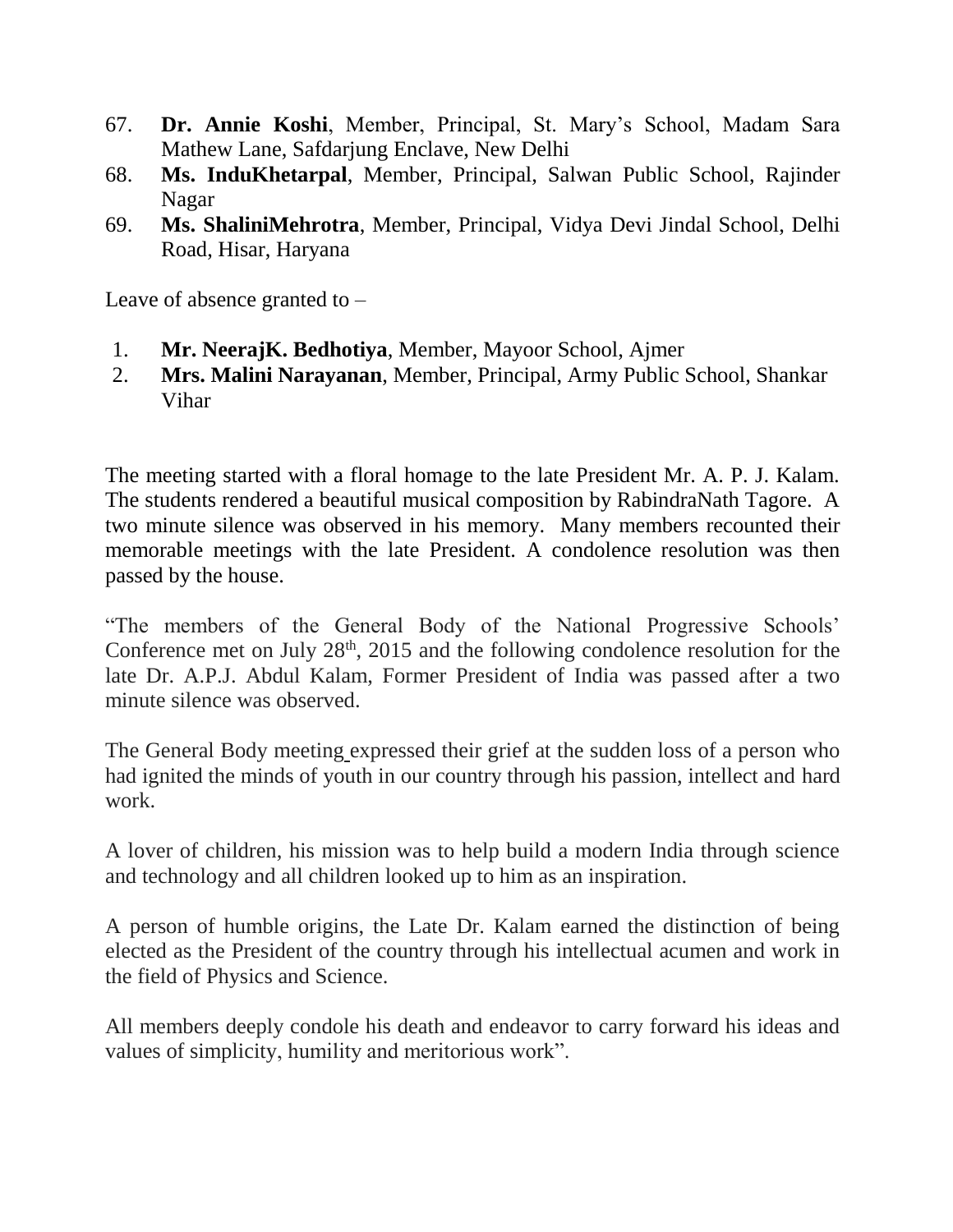The Chairperson informed the members that the Deputy Chief Minister Mr. Manish Sisodia had confirmed his visit. However, since he had to go to the airport to receive the mortal remains of the Late President, there was some uncertainty.

Homage was also paid to the victims of the Gurdaspur terror attack and the bravery of the bus driver who saved so many lives was applauded.

The business of the meetings was then taken  $up -$ 

#### **TO CONFIRM THE MINUTES OF THE LAST MEETING HELD ON 22ND APRIL, 2015 & TO NOTE AND DISCUSS THE POINTS ARISING OUT OF THE LAST MEETING** -

The minutes of the meeting held on 22<sup>nd</sup> April, 2015 were read and confirmed.

### **ELECTION PROCESS** –

The Chairperson requested Mr. Sehgal to speak to the members about the election,process 2015-17. She said that respecting the sentiments of some of members duringthe 2013 elections, a committee had been constituted and rules formulated and duly passed by the house. Mr. Sehgal read out the salient points and said in the meeting preceding the election meetings (August in this case) a committee of present, previous Chairperson and a life member would be constituted to conduct the election process and nominations would be called for. The criteria of 2 terms on the ex. Body for Chairperson and Secretary was brought down to one term. The election would be a secret ballot.

The Treasurer Mrs. Deepika Singh presented the financial statement of 2014-2015 which was passed. It was appreciated that the NPSC was financially sound.

### **TO GIVE THE FEEDBACK OF THE METING WITH DEPUTY CHIEF MINISTER AND MINISTER OF EDUCATION – MR. MANISH SISODIA** -

At 1.00 p.m. message was received that the Deputy Chief Minister would be unable toattend.

## **FEEDBACK ON THE EMERGENT MEETING OF THE NPSC EXECUTIVE BODY HELD ON 21ST JULY, 2015 AT BAL BHARATI PUBLIC SCHOOL, G.R.H. MARG.-**